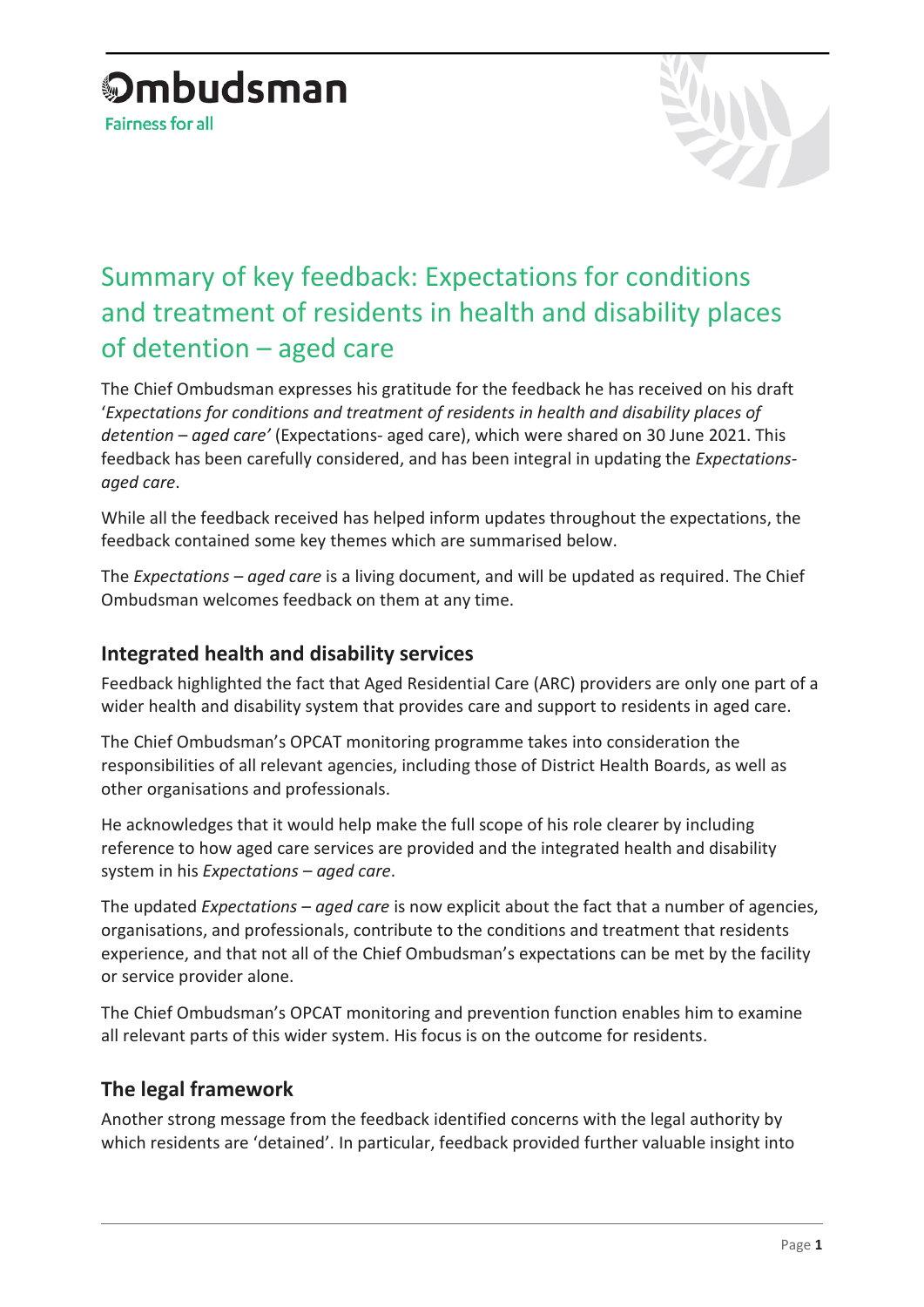the operation of the Protection of Personal and Property Rights Act 1988 (PPPR Act). It was clear from feedback that support and care agencies have been raising issues and sharing their experiences of the PPPR Act with government agencies, and are seeking change in this area.

The Chief Ombudsman is aware of the legal framework in which aged residential care is provided and the complexities of this. While this is a matter of interest for him, and it is his expectation that correct legal and health processes have been followed in order for a resident to be placed in a secure facility, the Chief Ombudsman recognises that there are many considerations that need to be understood in this area. He expects to see all those responsible for aged care facilities embodying best practice and prioritising the rights of residents, however is mindful of the context in which they are operating.

#### **Terminology**

The Chief Ombudsman acknowledges the importance of language and the feedback on some of the terms used in the *Expectations – aged care*.

He understands that the term 'detention' is not one usually associated with aged residential care. However, while the Chief Ombudsman has aimed to minimise the use of the term in his *Expectations- aged care*, these terms may on occasion need to be used to accurately reflect the Chief Ombudsman's mandate and the language used in the relevant legislation (principally COTA and OPCAT $)^1$ .

Some feedback also suggested that the term 'facility' could be replaced. Currently, this term is used in relation to all health and disability places of detention – of which aged residential care is part – the Chief Ombudsman monitors. This term therefore remains in the *Expectationsaged care* for consistency across his OPCAT monitoring programme. The Chief Ombudsman is actively considering what language would be best used going forward. Again, feedback on this is welcome.

### **Inspection process and inspection team**

Some feedback asked for the *Expectations – aged care* to include information about the inspection process and the inspection team.

The Chief Ombudsman is committed to providing regular and clear information about his inspection programme. This includes information on how inspections will be undertaken, and reassurance that his inspection teams will uphold the mana of residents, whānau, and professionals, and carry out inspections with professionalism and integrity.

In order to ensure the *Expectations – aged care* are as streamlined as possible, this information will be provided elsewhere. The *Expectations – aged care* link to a 'resident and whānau information sheet' on the [Chief Ombudsman's website](https://www.ombudsman.parliament.nz/resources/information-residents-point-contact-upcoming-inspection-chief-ombudsmans-team), which contains some of this detail.

 $\overline{a}$ <sup>1</sup> Crimes of Torture Act, 1989 and the United Nations Optional Protocol to the Convention against Torture and Other Cruel, Inhuman or Degrading Treatment or Punishment.